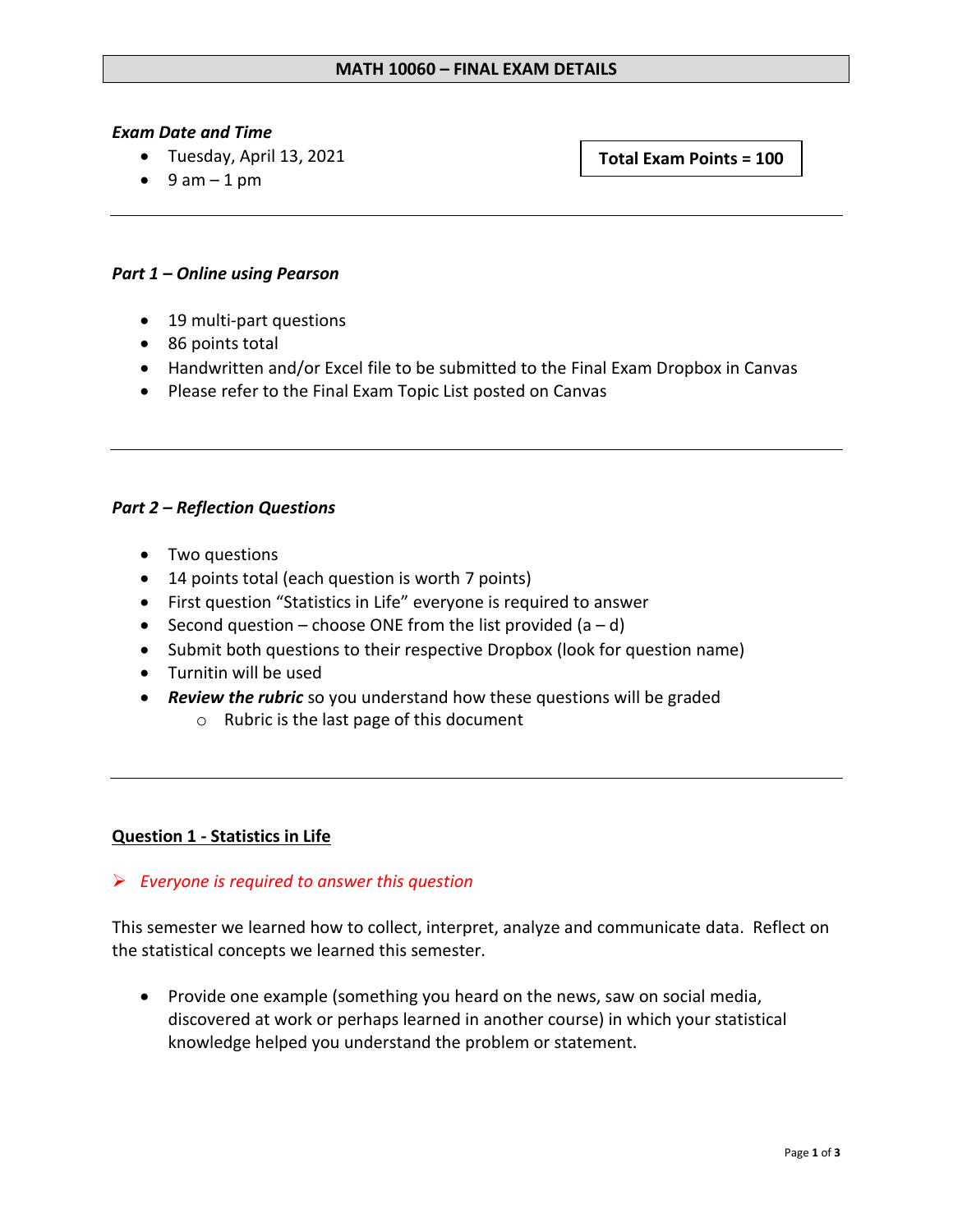## **MATH 10060 – FINAL EXAM DETAILS**

## **Question 2 –** *Choose ONE of the following*

## a) Persistence

Persistence, according to the Merriam Dictionary is "the quality that allows someone to continue doing something or trying to do something even though it is difficult…". Often the key to learning and understanding is the ability to persist; making mistakes and trying again.

Think of one question you worked on this semester that you found challenging to understand and solve. This question could be from a Pearson homework assignment, a Pearson quiz, or a Canvas Excel quiz.

- Explain how you struggled with the question.
- What did you learn about the statistical topic and about yourself by not giving up?

## b) Curiosity

As we have learned throughout this course, statistics is much more than numbers, tables and graphs. It is also the ability to analyze, question and interpret data. Reflect on what you have learned throughout this semester.

- What statistical topic are you curious to learn more about?
- Describe why this topic is interesting to you.

## c) Helping Others

Imagine you are meeting a student who is about to take this course. Reflect on the course structure, content and assessments. To prepare this student for their statistical journey, what advice would you offer?

- Describe and explain in detail two strategies you believe would help this student to be successful in this course.
- If you could take this course over again, what you would do differently?

#### d) Learning Stats can be Fun

Consider the following four topics: boxplots and the five-number summary, confidence intervals, hypothesis testing and linear regression. Which of those topics did you enjoy learning about the most?

- Summarize this topic in your own words as if you were explaining it to someone who just registered for this course.
- Create an exam question that you think would be fun to solve using the topic you chose above.